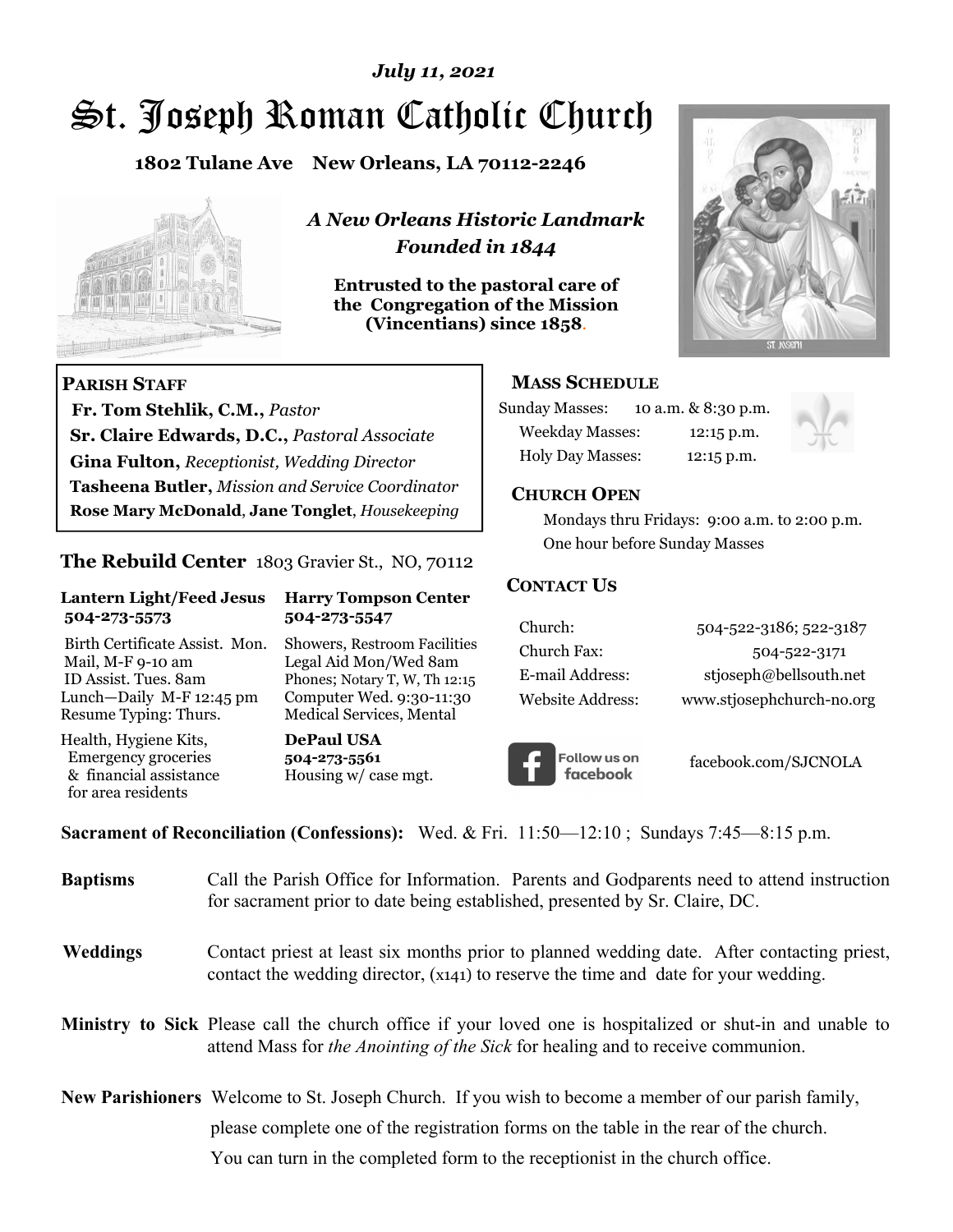## **Fourteenth Sunday in Ordinary Time 3.1 Section 12021** July 11, 2021



## **10:00 am** *St. Joseph Parishioners and Benefactors*

 **8:30 pm Yvonne D. Kirn +; Billy Price +; Rosalie Blady +** 

| Monday, July $5$ , 2021-                                                                                                                          | <i>Sunday, July 11</i> , One in Faith $\#1078$   |
|---------------------------------------------------------------------------------------------------------------------------------------------------|--------------------------------------------------|
| 12:15 pm Esther Pedesco +; Holy Souls                                                                                                             | <b>READINGS FOR THE WEEK</b>                     |
| Tuesday, July 6, 2021—St. Henry<br>12:15 pm John D'Arcy ecker +; Austin D' Alfonso                                                                | Mon: Ex 1:8-22; Ps 124:1-8; Mt $10:34 - 11:1$    |
|                                                                                                                                                   | Tuesday: Ex 2:1-15; Ps 69:3-34; Mt 11:20-24      |
| Wednesday, July 7, 2021—St. Kateri Takawitha                                                                                                      | Wed.: Ex 3:1-12; Ps 103:1--7; Mt 11:25-27        |
| 12:15 pm Andy Davis+; Ainsley D'Alfonso; Madeline Joseph+<br>Thursday, July 8, 2021-St. Bonaventure<br>12:15 pm Robert Early +; Matthew D'Alfonso | Thu:s.: Ex 3:13-20; Ps 105:1-27; Mt 11:28-30     |
|                                                                                                                                                   | Friday: Ex 11:10 - 12:14; Ps 116; Mt 12:1-8      |
|                                                                                                                                                   | Saturday.: Ex 12:37-42; Ps 136:1-15; Mt 12:14-21 |
| Friday, July 9, 2021-Our Lady of Mt. Carmel                                                                                                       | Sunday: Jer 23:1-6; Ps 23:1-6;                   |
| 12:15 pm Susan Spalutto;                                                                                                                          | Eph 2:13-18; Mk 6:30-34                          |

#### **YOUR PRAYERS ARE ASKED FOR THE FOLLOWING PARISHIONERS , WHO ARE IN NEED OF HEALING:**

 Dorothy Alexander, Jorge Arzuaga, Beatrice Augustin, Anthony Blaise, Clarke Bordelon, Lawrence & Mamie Brown, Angelle Campbell; John & Cindi Caron, Julianna Chevalier; Betsy Conners, Sue Dakote, Gretchen Delo, Joyce Delo, Mary Duet, John & Kathleen Gebbia, Sylvia Daily-Powell, Joseph Delay, Terry Eggleston, Linda Elwood, Francis Frught, Heather Faircloth, Frances Fiegler, Donald Frazier, June & Mark Eiserloh, Shirley Gaither, Nancy Hale,CHF, Roselyn Hansen, John Hakanson, Sarah Hollier-Watkins, Marvin Johnston, Jim Karam, Bill Kroetz, Nowell Lacking, Ken & Bette Kussman, Landy Lanza, James Leung, Andrew Marino, Sara Marino, Karen McCoy, Donna Moore, Maura O'Donovan, CHF, Tina Roderfeld, Bernie Saul; Julius Saul; Pippy Sanders, Louise Sonnier, Mel & Gaspar Schiro; Theard Simms, Fr. Tom Stehlik, CM, Virginia Stehlik, Diedra Steibing, Malcolm Taylor, Jane Tonglet, Fritz Tripkovich, Corliss Truhill, Georgiana Prevost, Martha A. Treen, Marion Vaughn, Ann Wallace; Juanita Ware, Cathleen Ward, Warren Webster, MaryWillis, Lynn Williams.

# **The Year of the Eucharist**

#### **Invitation to the Eucharistic Prayer**

After the presider washes his hands, he turns to the people and says, "Pray that our sacrifice may be acceptable to God the almighty Father." We have brought forward bread and wine, and now we are asked to see in these simple gifts upon the altar a sacrifice offered to God. Our response is rich in theological meaning. "May the Lord accept the sacrifice at your hands." The words point to the unique role of the priest, whose hands, at his ordination, were anointed for just this purpose: that he might "sanctify the Christian people and offer sacrifice to God" (*Rite of Ordination*). We ask God to accept our sacrifice "for the praise and glory of his name." God, never to be outdone in generosity, gives all that we have given back to us, "for our good and the good of all his Church." This Mass benefits not just those who have gathered, but, in the mysterious economy of grace, the whole Church. In the words of Saint Paul, when one part rejoices, the whole body "share[s] its joy" (1 Corinthians 12:26).

#### **Little Mysteries**

 Two small rites—or, as one liturgist has called them, "little mysteries"—accompany the preparation of the gifts. The priest or deacon takes a small cruet of water from the server and adds a drop of water to the wine. Then, after the elevation of the chalice (and the incensation, if incense is used), the priest washes his hands. Both of these actions were at first practical, matter-of-fact realities: in the ancient world the wine was usually quite thick, and was generally mixed with water before it was drunk. And in the early church, when the faithful brought forward a great variety of gifts at this time, there was a definite need for the presider to wash his hands!

 But now these rites serve a purely symbolic function. The mingling of the water and wine is accompanied by a prayer that speaks of the wonderful exchange of the Mass, the mingling of Christ's divinity and our humanity. And as the priest washes his hands, he prays words of supplication from Psalm 51, acknowledging his own sinfulness in the presence of the assembly before he dares to approach the altar for this most sacred action.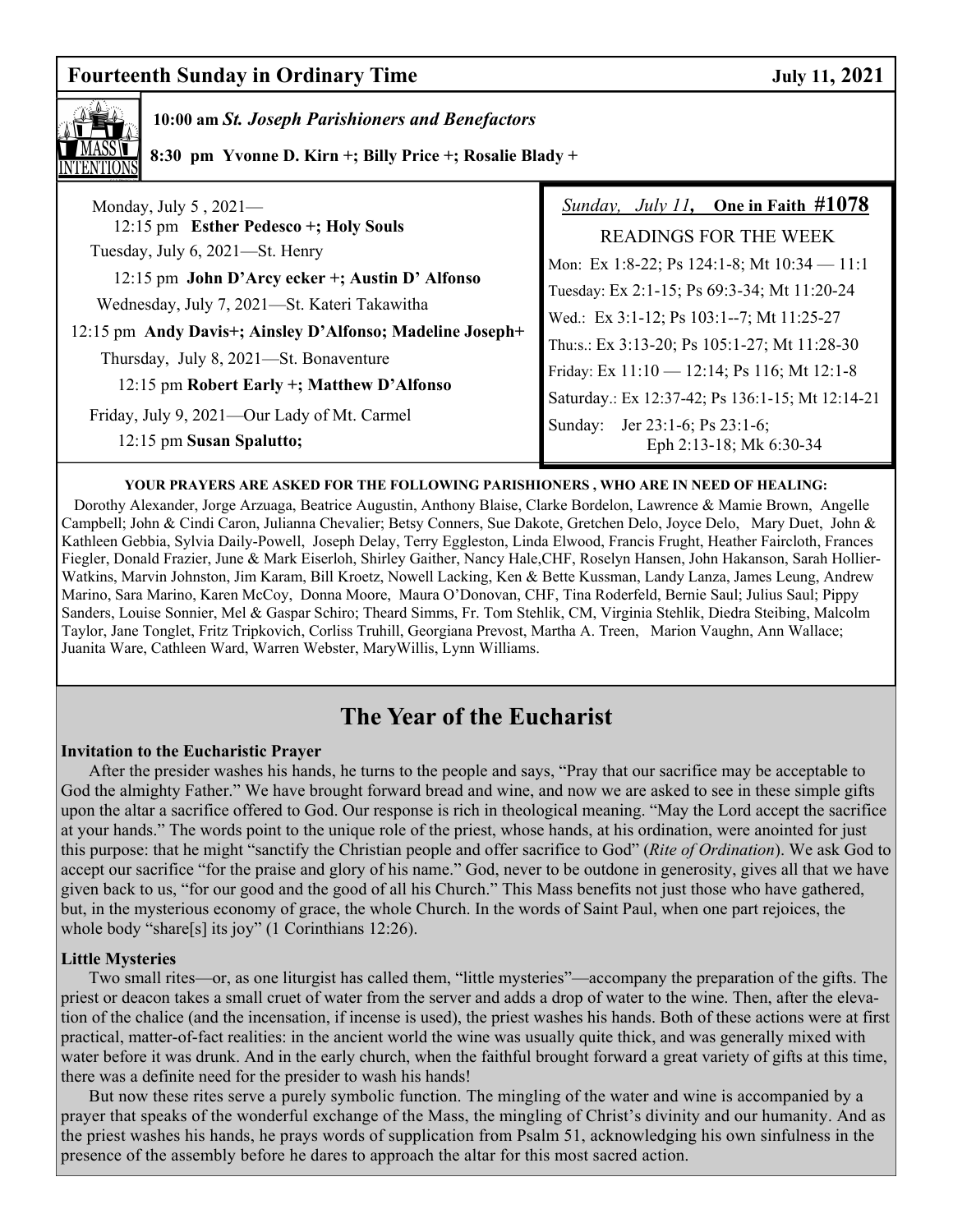### **My grace is sufficient for you, for power is made perfect in weakness**. *— 2 Corinthians 12:9*

### **UNFINISHED MISSION**

 Here's a simple test to find out whether your Christian mission on earth is finished: If you're alive, it isn't. Anonymous

#### **GOD CHOSE US**

 Who chose first, God or you? That is the question explored in today's three readings. The second reading, from Paul's Letter to the Ephesians, reads almost like a hymn. It praises God for choosing us, for calling us to serve, and for blessing us in our service. Paul makes it clear how honored we are and how special is the call to live as children of God. This is through no doing of our own.

 The first reading and the Gospel use prose rather than poetry to describe the same truth: God did the choosing, not us. When the prophet Amos was berated for being a prophet, he retorted that the whole thing wasn't his idea in the first place. Neither did the twelve apostles in today's Gospel ask for their calling. Jesus sent them forth, two by two, to do the work of his kingdom.



#### **TODAY'S READINGS**

**First Reading** — Amos said, "The LORD took me from following the flock, and said to me, Go, prophesy to my people" (Amos 7:12-15).

**Psalm** — Lord, let us see your kindness, and grant us your salvation (Psalm 85)*.*

**Second Reading** — The God and Father of our Lord Jesus Christ has blessed us in Christ with every spiritual blessing (Ephesians 1:3-14 [3-10]).

**Gospel** — Jesus summoned the Twelve and began to send them out two by two (Mark 6:7-13).

**Covid 19 Update** As of today, 7/7/21, the *risk level* for Louisiana is **medium** and the *vulnerability level* for Orleans Parish is **very high.** In Orleans Parish 49% of the population is fully vaccinated (persons 18 years  $+ = 45$ % and persons 65+ are at 76%. While many positive strides have been made we are not near the herd immunity level yet. Masks are continued to be required in airports, on public transportation and in doctor's offices and hospitals. St. Joseph Church has made mask usage optional at the weekday Mass and for small gatherings of vaccinated members and guests. All unvaccinated visitors are required to wear a mask and maintain social distancing. Due to the close proximity of all who gather for the Sunday Eucharist, I would like to extend the mask requirement until the end of July, at which time this requirement can be reevaluated. Thank you for working together to keep the most vulnerable safe.

On July 17-18, 2021, the Archdiocese of New Orleans will take up the annual **Black and Indian Mission Collection**, which has a direct impact in our own archdiocese. Your generosity to this collection reflects the depths of your faith and your willingness to help our brothers and sisters in need; it is an opportunity to evangelize and further the missionary cause of bringing the Gospel to our African American and Native American family.

## **Pope Francis'** *July* **Intention Social Friendship**

## **SANCTUARY CANDLE AND MASS INTENTIONS**

 We pray that, in social, economic and political situations of conflict, we may be courageous and passionate architects of dialogue and friendship.

 The Sanctuary Candle is burning this week in memory of **Dufour Bayle.** To reserve the Sanctuary Candle in memory of someone or for a special intention, call the church office (504- 522-3186). The offering is \$15 for one week. The offering for Mass intentions is \$5.00.

#### **CHARTER FOR THE PROTECTION OF CHILDREN AND YOUNG PEOPLE**

In response to the Charter for the Protection of Children and Young People from the United States Conference of Catholic Bishops, the Archdiocese of New Orleans continues to make the Hot Line available for anyone who has been hurt or sexually abused by anyone who works for the Church. The Hot Line continues to be available; the number is (504) 522-5019. In continuing our commitment to support and to heal, we invite and encourage individuals who have been hurt or sexually abused recently or in the past by clergy, religious or other employees of the Archdiocese to call our Hot Line and your message will be received confidentially by a mental health professional. Anyone can make a direct call during regular business hours to the Victims' Assistance Coordinator at (504) 861-6253.

**TREASURE & STEWARDSHIP**

**July 4, Parish..……….……\$ 3,889.00 Capital Campaign………... 2,037.00** *Thank you for your generosity*